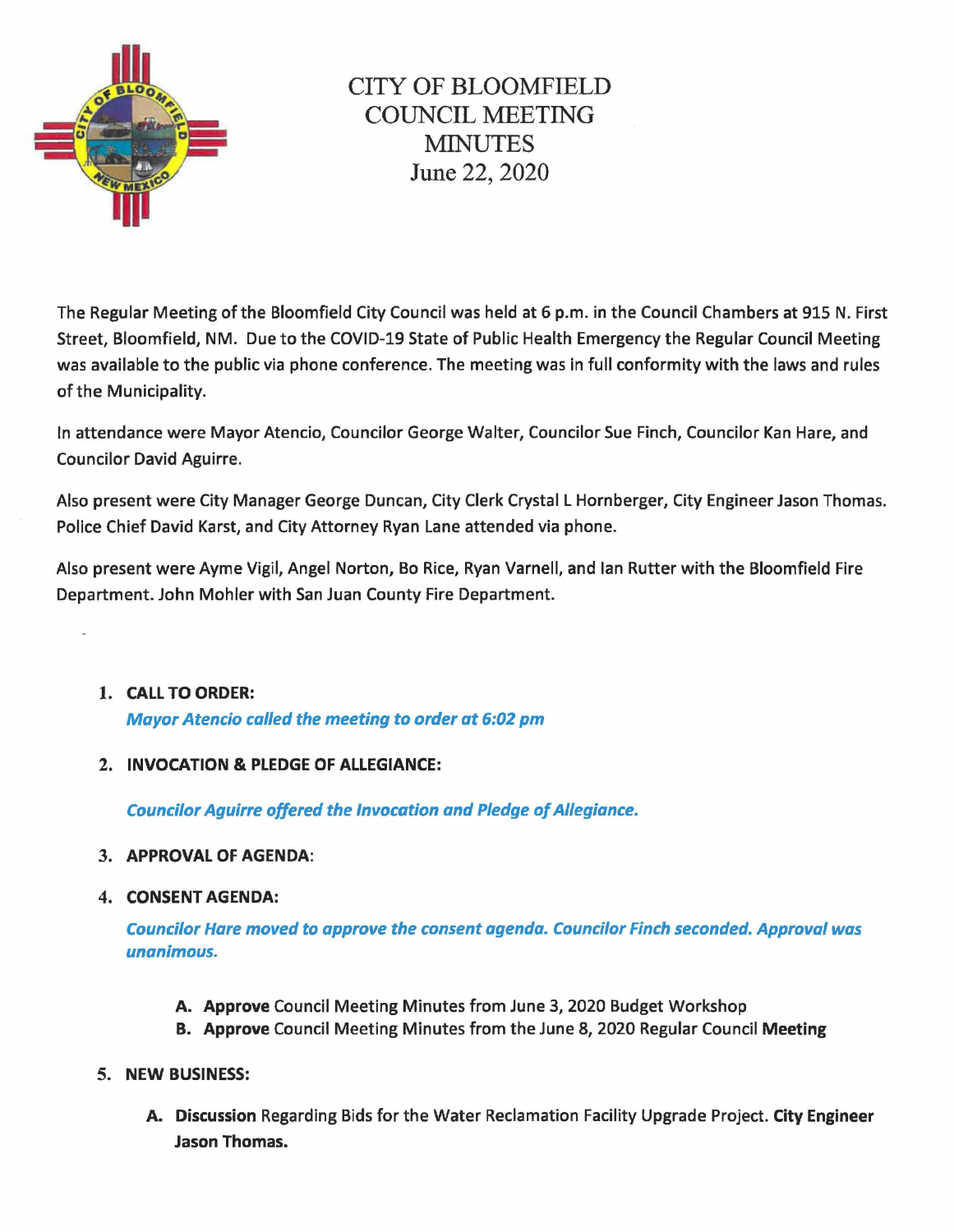City Engineer Jason Thomas provided the Council and the Mayor with an update to the Water Reclamation Facility Upgrade Project.

B. Discussion and Possible Action to Approve an Agreement with San Juan County for Fire Protection and EMS Services

City Manager George Duncan presented the proposal to retain the Bloomfield Fire Department with the City of Bloomfield.

Councilor Hare presented the proposal to approve an agreement with San Juan County Fire Protection and EMS Services.

Mayor Atencio supported an agreement with San Juan County.

Public Comment made opposing an agreement with San Juan County. Sam Mohler Orion Hall Griffith Greg Dunn Pat Lucero David Wagner Angel Norton - Split Roy Carter

Public Comment in favor of an agreement with San Juan County. Tony Herrera Amanda Wright **Suzan Rempy** AdaWMohler Jordan Richards Ian Rutter Bo Rice Ayme Vigil Ryan Varnell Angel Norton - Split

Mayor Atencio called for a motion to approve an agreement with the San Juan County Fire Protection and EMS Services. Councilor Hare moved to approve. Councilor Aguirre seconded. Councilor Hare, Councilor Aguirre, and Councilor Walter were in favor. Councilor Finch opposed.